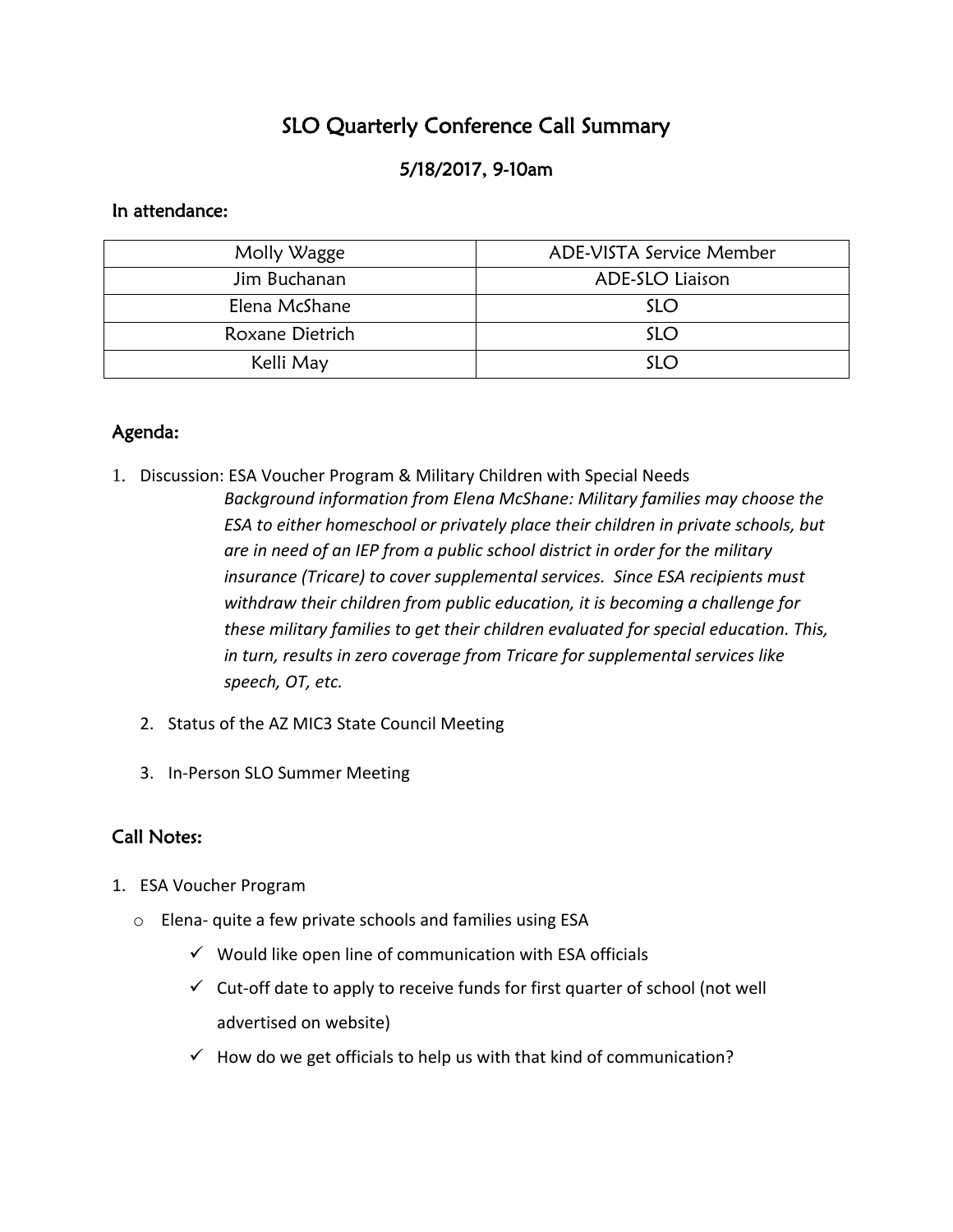- $\checkmark$  Families call SLOs first, provide info regarding letter from commanding officer, etc. – would be helpful for officials to understand the role of SLOs
- $\circ$  Special needs services cannot be provided to those using ESA money (Tri-Care requires IEP- district officers can only evaluate the child, not write an IEP)
	- $\checkmark$  Jim will reach out to ESA director and explain this to see what kind of guidance **we can get (will invite SLOs to attend a call)**
- o ESMP- Exceptional Family Member Program: Marine Corps order for military family with a dependent with a special need to get orders to a station that can accommodate their needs. Offers support and resources.
- $\circ$  For families that do not accept ESA, a public school can create an ISP (individualized service plan) for students in private school and provide services to that child- will not do for families with ESA money (by law they have to withdraw student from public education)
	- $\checkmark$  Private schools really don't have the resources to provide appropriate services- some are receiving Title I funds connecting to public schools, but the law restricts families using ESA money from having access to services provided by the public schools
- 2. Status of AZ MIC3 State Council Meeting
	- $\checkmark$  ADE has heard no word of a meeting being scheduled
	- $\checkmark$  New national director wants us to reach out to Department of Defense contact dealing with nominations for appointments of State Council members
	- $\checkmark$  Superintendent interested in being involved
	- $\checkmark$  Process has been finalized but communication is still outstanding
- 3. In-Person SLO Summer meeting
	- o Thoughts?
		- $\checkmark$  Kelli- Always welcome opportunity to meet in person- beneficial to pull in legislatures for updates
		- $\checkmark$  Elena- Beneficial; great information has been provided in the past